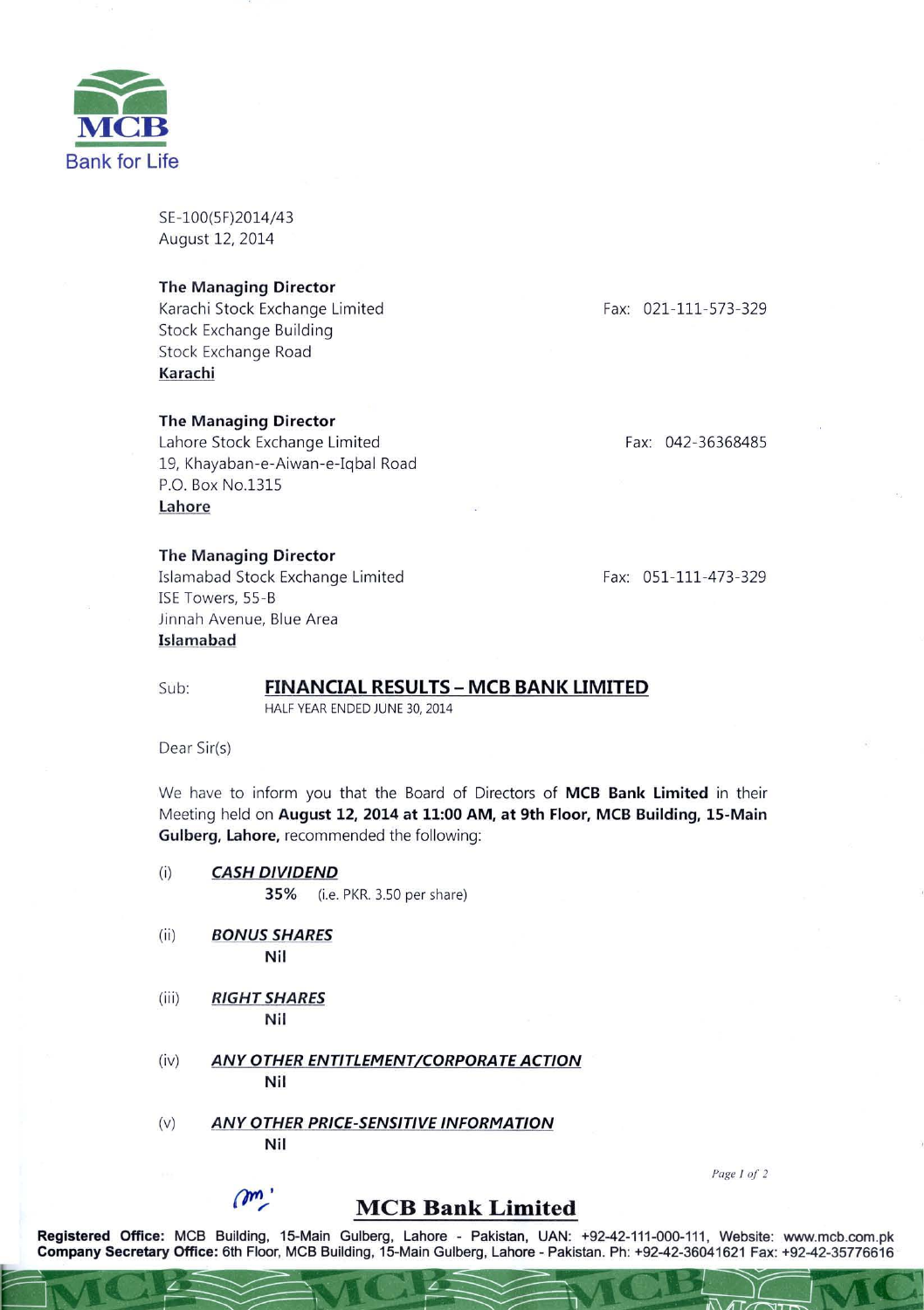

The Financial Results approved by the Board of Directors of MCB Bank, are attached as Annexure-A.

The Share transfer books of the Bank will remain closed from September 10, 2014 to September 17, 2014 (both days inclusive) subject to the approval of the Stock Exchange.

The Shareholders whose names appear in the Register of Members at the close of business on September 09, 2014, will be entitled to above entitlement. Transfer received at the office of Share Registrar, M/s THK Associates (Pvt.) Ltd, Ground Floor, State Life Building-3, Dr. Ziauddin Ahmed Road, Karachi, at the close of business on September 09, 2014, will be treated in time for the purpose of above entitlement to the transferees.

We will be sending 200 copies of printed Accounts for distribution amongst the members of the Exchange.

Yours truly

mudarson. 2 gin,

Syed Mudassar Hussain Naqvi Company Secretary & Group Head Legal Affairs

Encl: As above

Cc: London Stock Exchange

*Page20f 2* 

# **MCB Bank Limited**

Registered Office: MCB Building, 15-Main Gulberg, Lahore - Pakistan, UAN: +92-42-111-000-111, Website: www.mcb.com.pk Company Secretary Office: 6th Floor, MCB Building, 15-Main Gulberg, Lahore - Pakistan. Ph: +92-42-36041621 Fax: +92-42-35776616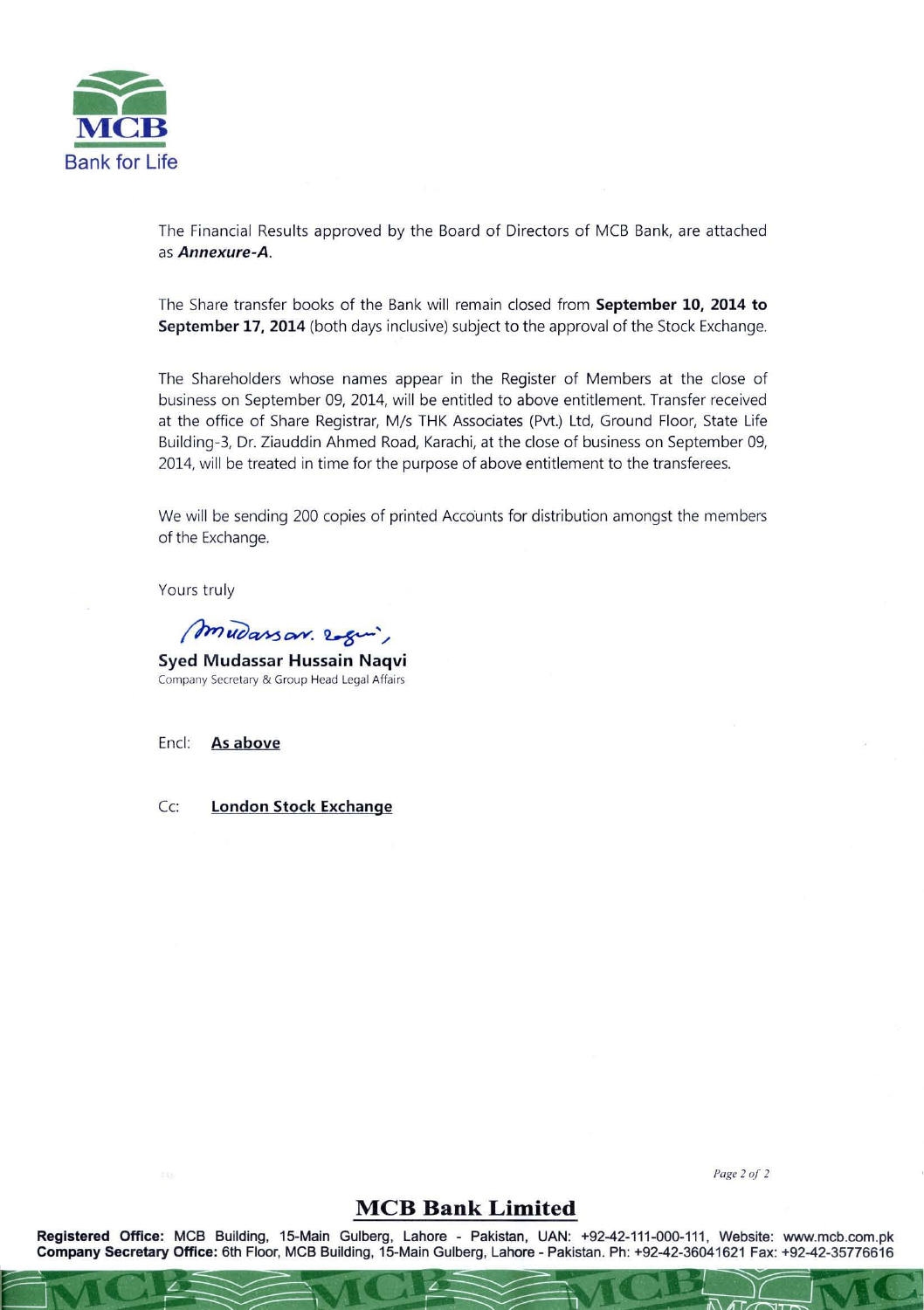Annexure A

## MCB Bank Limited

#### Unconsolidated Condensed Interim Profit and Loss Account (Un-audited)

Results for the six months ended June 30, 2014

|                                                                              |                                                                                                                                                         | <b>Quarter ended</b><br><b>June 30,</b><br>2014 | Half year ended<br><b>June 30,</b><br>2014 | Quarter ended<br>June 30,<br>2013 | Half year<br>ended<br>June 30, |
|------------------------------------------------------------------------------|---------------------------------------------------------------------------------------------------------------------------------------------------------|-------------------------------------------------|--------------------------------------------|-----------------------------------|--------------------------------|
|                                                                              |                                                                                                                                                         |                                                 | ---- (Rupees in '000) ----------           |                                   | 2013                           |
|                                                                              | Mark-up / return / interest earned                                                                                                                      | 19,638,472                                      | 37,573,378                                 | 16,259,629                        | 32,974,914                     |
|                                                                              | Mark-up / return / interest expensed                                                                                                                    | 8,215,500                                       | 16,136,524                                 | 7,172,627                         | 14, 165, 224                   |
| Net mark-up / interest income                                                |                                                                                                                                                         | 11,422,972                                      | 21,436,854                                 | 9,087,002                         | 18,809,690                     |
|                                                                              |                                                                                                                                                         |                                                 |                                            |                                   |                                |
|                                                                              | Reversal of provision against loans and advances - net                                                                                                  | (386, 340)                                      | (939, 201)                                 | (468, 869)                        | (1, 279, 800)                  |
|                                                                              | Reversal of provision for diminution in the value of investments - net                                                                                  | (10, 272)                                       | (40, 749)                                  | (5, 296)                          | (34, 773)                      |
|                                                                              | Bad debts written off directly                                                                                                                          | 20                                              | 20                                         |                                   |                                |
|                                                                              | Net mark-up / interest income after provisions                                                                                                          | (396, 592)<br>11,819,564                        | (979, 930)<br>22,416,784                   | (474, 165)<br>9,561,167           | (1, 314, 573)<br>20,124,263    |
|                                                                              | Non mark-up / interest income                                                                                                                           |                                                 |                                            |                                   |                                |
|                                                                              | Fee, commission and brokerage income                                                                                                                    | 1,717,364                                       | 3,402,276                                  | 1,737,856                         | 3,265,203                      |
| Dividend income                                                              |                                                                                                                                                         | 171,257                                         | 448,776                                    | 129,210                           | 506,900                        |
|                                                                              | Income from dealing in foreign currencies                                                                                                               | 333,848                                         | 750,271                                    | 155,804                           | 296,370                        |
|                                                                              | Gain on sale of securities - net                                                                                                                        | 374,118                                         | 628,497                                    | 1,347,341                         | 1,552,989                      |
| Unrealized gain on revaluation of investments classified as held for trading |                                                                                                                                                         |                                                 |                                            | 3,173                             | 2,241                          |
| Other income                                                                 |                                                                                                                                                         | 118,633                                         | 225,888                                    | 118,294                           | 218,378                        |
|                                                                              | Total non mark-up / interest income                                                                                                                     | 2,715,220                                       | 5,455,708                                  | 3,491,678                         | 5,842,081                      |
|                                                                              |                                                                                                                                                         | 14,534,784                                      | 27,872,492                                 | 13,052,845                        | 25,966,344                     |
|                                                                              | Non-mark-up / interest expenses                                                                                                                         |                                                 |                                            |                                   |                                |
|                                                                              | Administrative expenses                                                                                                                                 | 4,765,481                                       | 9,570,671                                  | 3,906,100                         | 7,944,215                      |
|                                                                              | Other provisions / (reversals)                                                                                                                          | 119,643                                         | 115,253                                    | (72, 302)                         | (62, 122)                      |
| Other charges                                                                |                                                                                                                                                         | 205,966                                         | 386,782                                    | 196,301                           | 384,245                        |
|                                                                              | Total non mark-up / interest expenses                                                                                                                   | 5,091,090                                       | 10,072,706                                 | 4,030,099                         | 8,266,338                      |
|                                                                              | Extraordinary / unusual item                                                                                                                            | 9,443,694                                       | 17,799,786                                 | 9,022,746                         | 17,700,006                     |
|                                                                              | <b>Profit before taxation</b>                                                                                                                           | 9,443,694                                       | 17,799,786                                 | 9,022,746                         | 17,700,006                     |
|                                                                              |                                                                                                                                                         |                                                 |                                            |                                   |                                |
| Taxation                                                                     | - current period                                                                                                                                        | 3,078,246                                       | 5,910,889                                  | 2,657,515                         | 5,518,291                      |
|                                                                              | - prior years                                                                                                                                           |                                                 |                                            |                                   |                                |
|                                                                              | - deferred                                                                                                                                              | 151,191                                         | 162,691<br>6,073,580                       | 245,909<br>2,903.424              | 294,442<br>5,812,733           |
|                                                                              |                                                                                                                                                         | 3,229,437                                       |                                            |                                   |                                |
| <b>Profit after taxation</b>                                                 |                                                                                                                                                         | 6,214,257                                       | 11,726,206                                 | 6,119,322                         | 11,887,273                     |
|                                                                              | Retained earnings brought forward - restated                                                                                                            | 40,971,397                                      | 40,552,043                                 | 37,015,202                        | 35,424,921                     |
|                                                                              | Remeasurement of defined benefit plans - net of tax                                                                                                     | 164,050                                         | 164,050                                    | 96,341                            | 165,960                        |
|                                                                              | Transfer from surplus on revaluation of fixed assets - net of tax                                                                                       | 11,907                                          | 23,814                                     | 8,947                             | 17,894                         |
|                                                                              |                                                                                                                                                         | 41, 147, 354                                    | 40,739,907                                 | 37,120,490                        | 35,608,775                     |
|                                                                              |                                                                                                                                                         | 47,361,611                                      | 52,466,113                                 | 43,239,812                        | 47,496,048                     |
|                                                                              | <b>APPROPRIATIONS:</b>                                                                                                                                  |                                                 |                                            |                                   |                                |
|                                                                              | Transfer to:                                                                                                                                            |                                                 |                                            |                                   |                                |
|                                                                              | Statutory reserve                                                                                                                                       | 621,426                                         | 1,172,621                                  | 611,932                           | 1,188,727                      |
|                                                                              | Issue of bonus shares - Dec 31, 2013 @ 10 % (Dec 2012: 10%)                                                                                             |                                                 | 1,011,846                                  |                                   | 919,860                        |
|                                                                              | Final cash dividend - Dec 31, 2013 @ Rs 3.5 per share - (Dec 2012: Rs.3)<br>Interim Cash Dividend March 2014 @ Rs 3.0 per share - (March 2013: Rs. 3.5) | 3,339,092                                       | 3,541,461<br>3,339,092                     | 3,541,471                         | 2.759,581<br>3,541,471         |
|                                                                              |                                                                                                                                                         | 3,960,518                                       | 9,065,020                                  | 4,153,403                         | 8,409,639                      |
|                                                                              |                                                                                                                                                         | 43,401,093                                      | 43,401,093                                 | 39,086,409                        | 39,086,409                     |
|                                                                              |                                                                                                                                                         |                                                 |                                            |                                   |                                |
|                                                                              | Earnings per share - basic and diluted - Rupees                                                                                                         | 5.58                                            | 10.54                                      | 5.50                              | 10.68                          |
|                                                                              |                                                                                                                                                         |                                                 |                                            |                                   |                                |

 $\frac{1}{\sqrt{2}}$